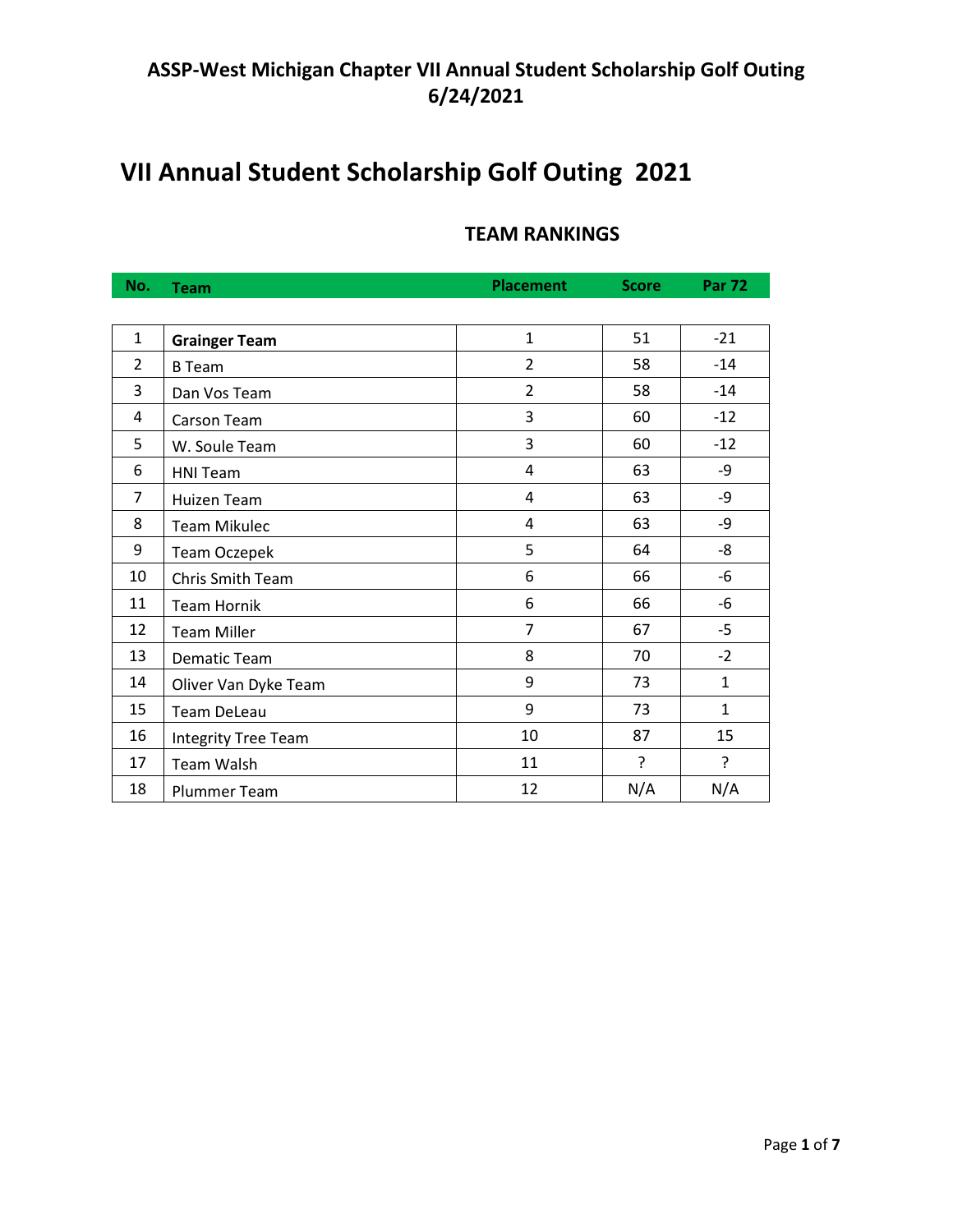

**First-Place** Score 51/-21 under par: GRAINGER TEAM L-R Cole Wade, Mark Ford, Jerry Westhoff, and Jeff Boss. Each player on Team Grainger won an 18-round of golf at The Meadows. Congrats to all.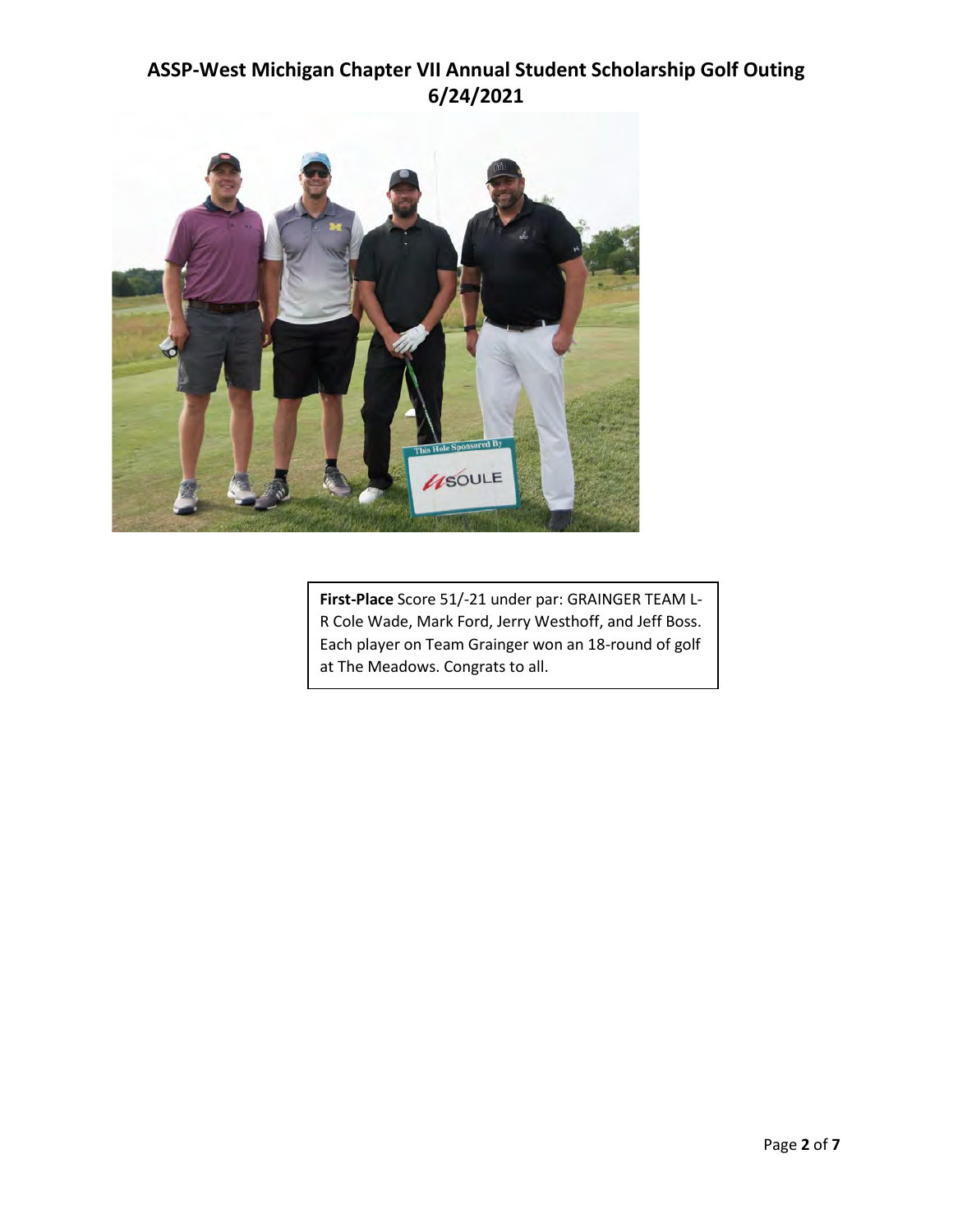

**Men's Longest Drive** contest winner: Jourdan DeLeau with Team DeLeau. Jourdan won a Meadow's \$25.00 gift certificate. L-R: Austin Ott, Tyler Swanson, Jourdan DeLeau and Adam Penland.

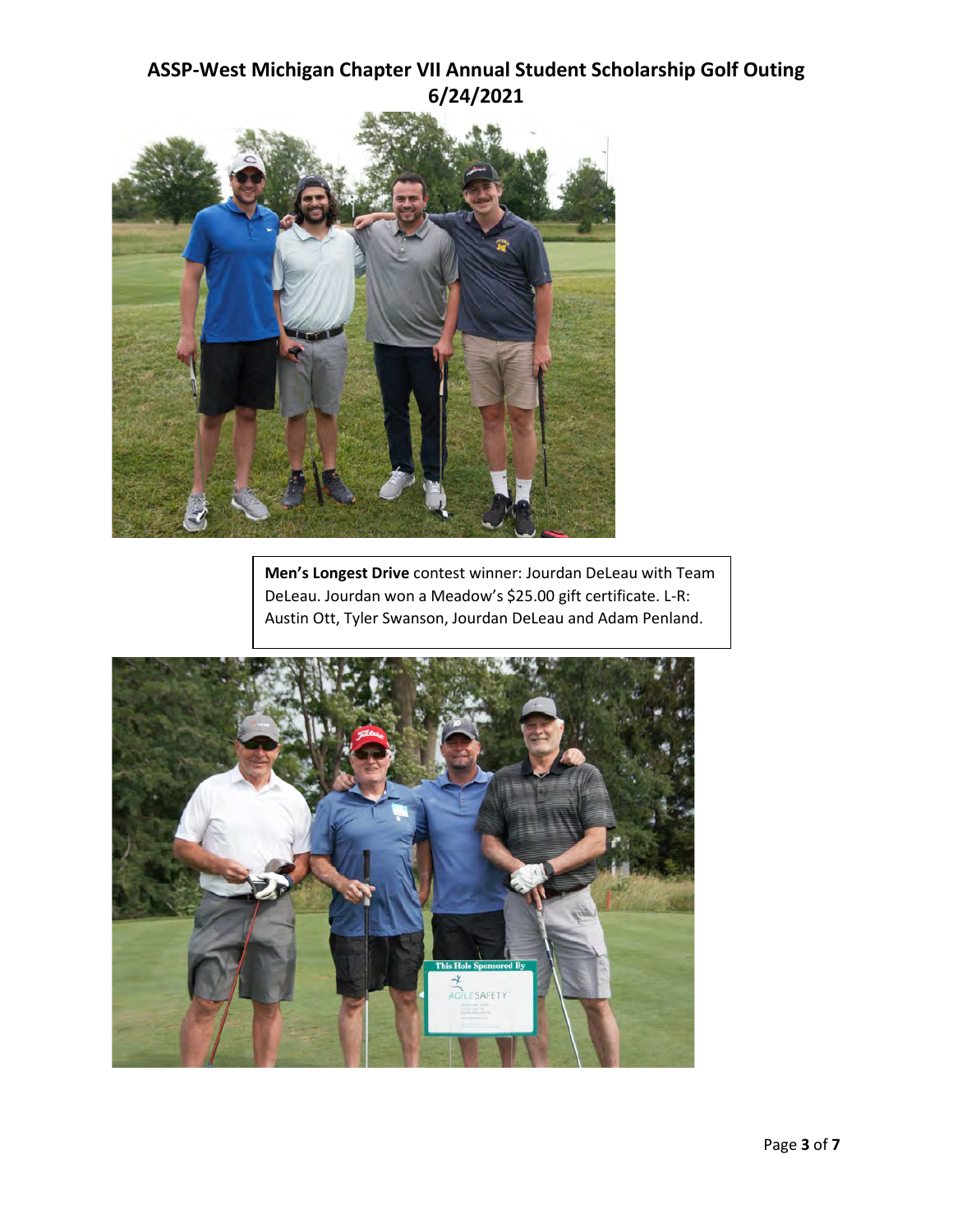**Men's Closest-to-the-Pin** contest winner: Jim (Bubba) Brandt with the B-Team. "Bubba" won a Meadow's \$25.00 gift certificate. L-R: Jim Brandt, Brian Becker, Brian Becker JR, and Randall Becker.



**Women's Closest-to-the-Pin** contest winner: Mindy Curtiss with Team Miller. Mindy won a Meadows Clubhouse \$25.00 gift certificate. L-R: Mindy Curtiss, Lauren Miller, Spencer Choi and David Guerink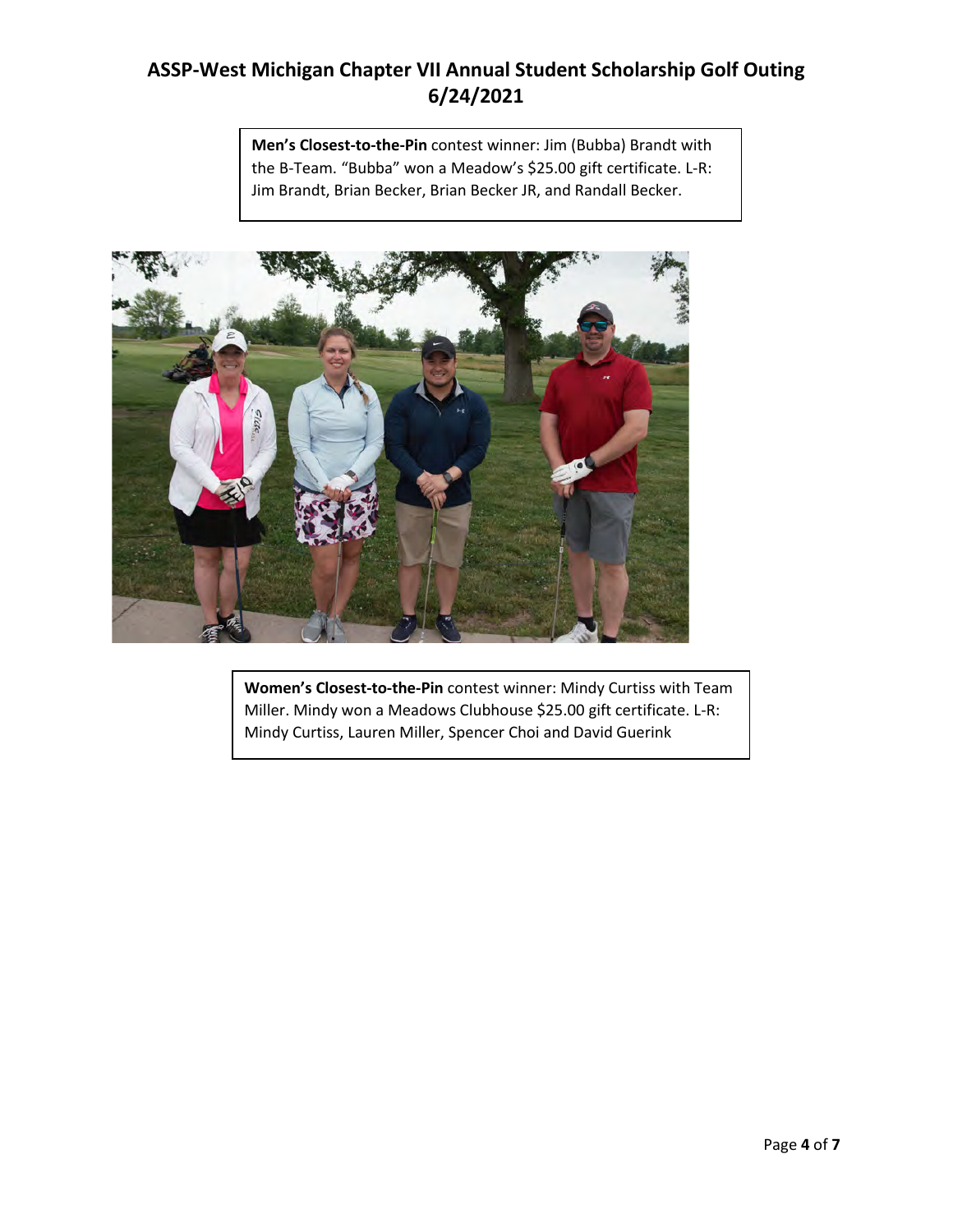

**2021 ASSP's Regional Safety Professional of the Year** (SPY) Award recipient: *James D*. *McGlothlin*. L-R: Rich DeLeau, Chapter President, Jim McGlothlin, Chapter Delegate-Elect, and Brian Oczepek, Region VII, Area A (North) Director.

This award recognizes a safety professional who has demonstrated outstanding achievement in the safety field. While also making significant contributions to advancing the profession.

According to the award committee, under the leadership of Cindy Brown, CSP, Louisville Chapter President, the field of candidates were especially outstanding in their achievements. However, Dr. Jim McGlothlin clearly stood out without exception.

Noted recent achievements: In collaboration with the Workplace Health Without Borders and its U.S. branch, Jim/s VEMS (Video Exposure Monitoring System®), of which he hold several patents, has been used in developing countries throughout the world to prevent accidents, prevent deaths, and improve factories in Viet Nam and mud brick factories in Egypt. Jim also continues to work with NASA as it relates to ergonomics to zero gravity! Congrats to Jim for his high achievements towards those in the workplace.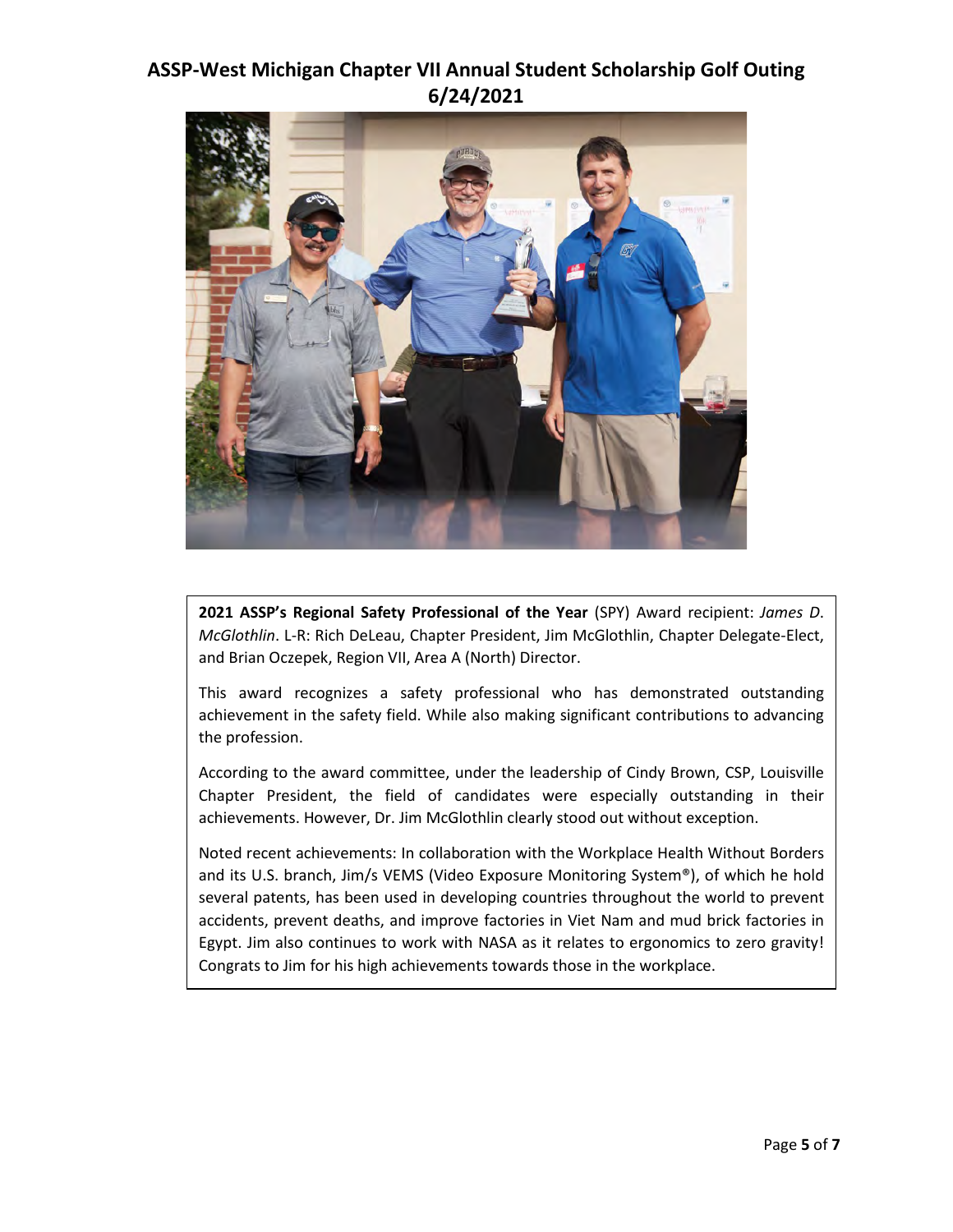

**AND….**the raffle prize winner of a Herman Miller Mirra 2 Office Chair goes to – Andrew Huizen with Huizen Team! Drawing the random ticket out of the fishbowl was none other than Dave Huizen also with Team Huizen....hmmmmm!! Team Huizen also came in 4<sup>th</sup> place. Good day for the Huizens. Congrats.